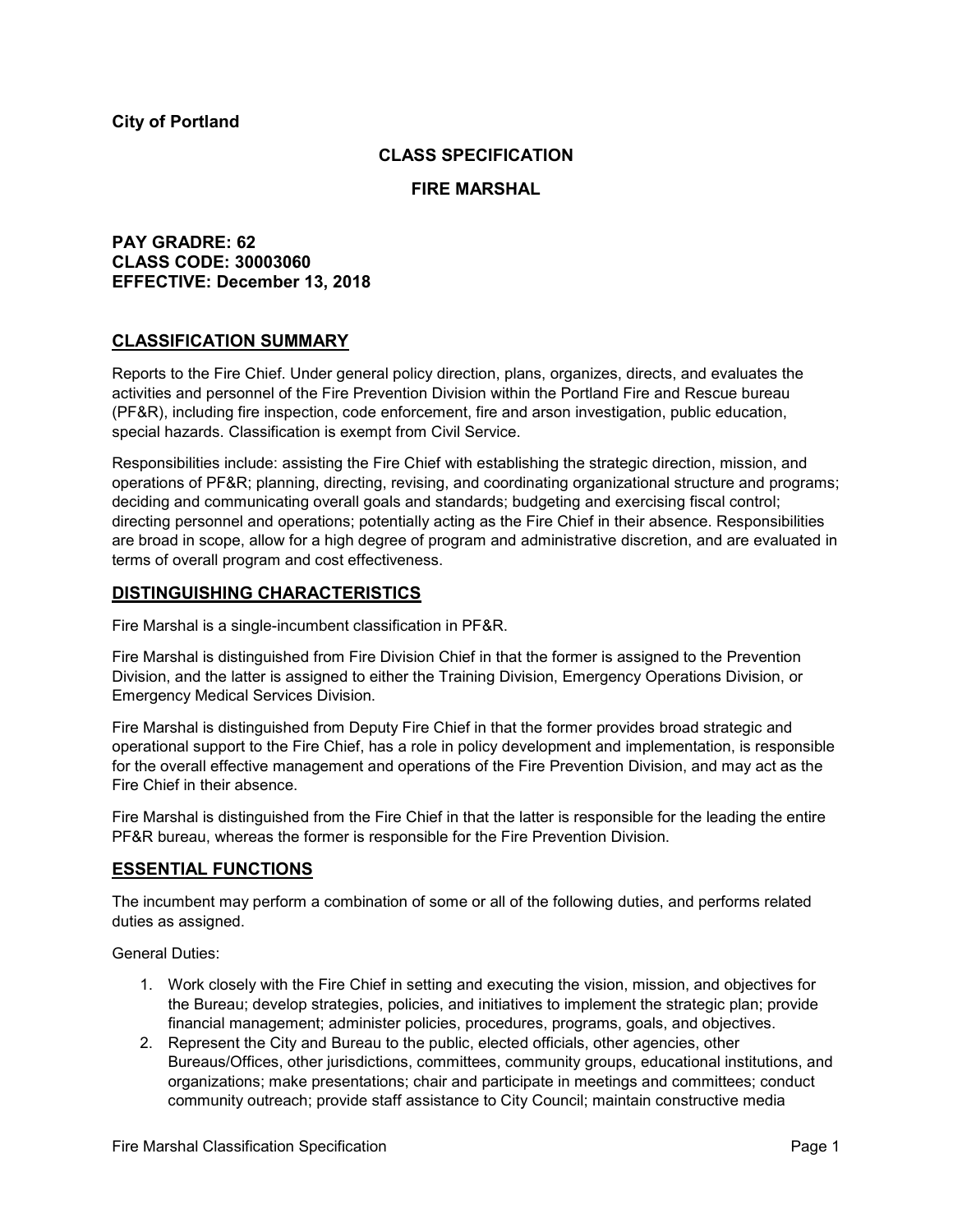relations; develop and maintain external relationships; respond to sensitive citizen and media questions, feedback, and requests for information.

- 3. Assist with preparing strategic and tactical work plans; develop and execute special projects impacting Bureau operations and activities; develop, implement, improve, monitor, and evaluate programs, projects, workflow, methods, and work products in accordance with City and Bureau plans, budgets, and policies; perform complex, specialized financial, revenue, budgetary, and/or management studies and analyses.
- 4. Plan, organize, direct, control, and evaluate the work of the Fire Prevention Division; manage programs in major functional areas such as investigations, public education, code enforcement, inspections, plans review, Title III, and harbor program; develop fire prevention strategies to address specific problem areas identified by analysis and loss trends.
- 5. Ensure satisfactory customer service; develop, implement, manage, and evaluate customer service programs, policies, guidelines, procedures, and practices.
- 6. Supervise, participate in, and approve the development and administration of the Bureau budget; forecast resources needed for staffing, equipment, materials, and supplies; authorize expenditures; monitor budget-to-actual revenues and expenditures; and implement mid-year or other adjustments.
- 7. Provide leadership to attract, develop, and retain diverse, highly competent, service-oriented staff that support the City's and Bureau's mission, objectives, and service expectations; create and promote an equitable workplace that demonstrates an environment respectful of living and working in a multicultural society; ensure that employees are provided with guidance and opportunity to correct deficiencies, and appropriate discipline procedures are implemented.
- 8. Review and analyze pertinent statutes, regulations, ordinances, and policies in terms of impact to the Fire Prevention Division; ensure compliance.
- 9. Prepare City Code and ordinance changes related to fire prevention; conduct administrative appeal actions to consider variances from strict code application.
- 10. Negotiate for PF&R in the development of labor agreements, intergovernmental agreements, and other contractual relationships.

# **SUPERVISION RECEIVED AND EXERCISED**

The work of this classification is performed under general policy direction established by the Fire Chief.

Directly supervises a minimum of four (4) employees, including a Deputy Fire Chief or equivalent position. Indirectly supervises staff assigned to subordinate Deputy Fire Chiefs.

# **KNOWLEDGE/SKILLS/ABILITIES REQUIRED**

- 1. Advanced knowledge of principles and practices of leadership, strategic planning, public administration, program evaluation, budget preparation and administration, and fields related to the mission and purpose of the Bureau.
- 2. Advanced knowledge of principles of management, supervision, training, and performance evaluation.
- 3. Knowledge of modern methods, techniques, and theories used in fire suppression, prevention, and rescue and emergency medical services.
- 4. Knowledge of relevant federal, state, and local laws, statutes, regulations, and ordinances, and the ability to analyze, interpret, explain, and apply them.
- 5. Ability to manage functions and operations including personnel management, and budget administration; apply program practices to diverse and complex fire services.
- 6. Ability to establish and maintain effective working relationships with those contacted in the course of work; demonstrate tact, diplomacy, and patience; gain cooperation through discussion and collaboration.